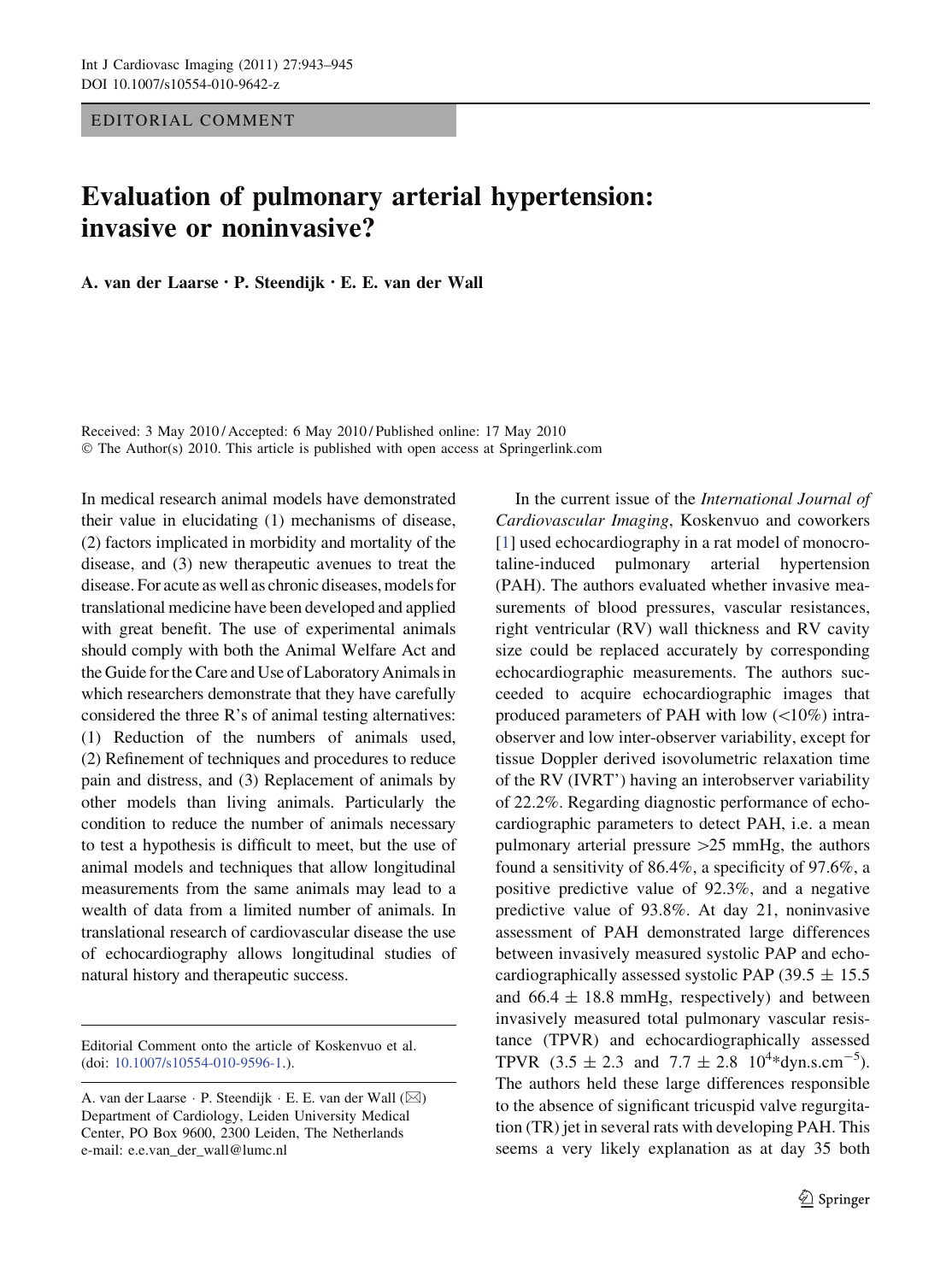<span id="page-1-0"></span>invasively measured systolic PAP and TPVR approached echocardiographically assessed systolic PAP and TPVR much better. Of note, TPVR has not previously been studied in rodents using echocardiography. It was concluded that the use of non-invasive parameters may replace invasive measurements in detecting successful disease induction and to complement invasive data in the evaluation of PAH severity in a rat model.

The difficulty of performing invasive measurements in animals with advanced PAH is an important limitation of all invasive parameters and underscores the importance of innovative noninvasive measurements. The highly vulnerable status of the RV and more generally of the heart in rats with severe PAH often hampers extensive characterization of RV function with the pressure-conductance catheter as we have experienced ourselves [2–4]. As a result, echocardiography may have a specific new role in evaluating PAH. The main disadvantage of electrocardiographic assessment of PAH is to accurately assess the functional characteristics of RV. In the present study, in 13 out of 75 (17%) studies no adequate echocardiographic RV measurements could be performed. Generally, assessment of the RV is cumbersome by echocardiography due to limited acoustic window and the abnormal shape of the RV [5[–16](#page-2-0)]. These limitations might be to a certain extent overcome by using transesophageal or 3D-echocardiography [\[17–21](#page-2-0)], but magnetic resonance imaging often provides a better visualization of the RV, allowing improved quantification [[22–33\]](#page-2-0).

In the current study  $[1]$ , however, it was clearly shown that employment of echocardiography in animals allows assessment of in vivo RV function without additional harm to the animals. In addition, echocardiography enabled longitudinal measurements thereby lowering the number of animals included in the study. Knowledge and experience in echocardiography of small rodents, so elegantly shown by the authors, is hard to acquire but this is certainly the way to go in future translational research of chronic cardiovascular diseases.

Open Access This article is distributed under the terms of the Creative Commons Attribution Noncommercial License which permits any noncommercial use, distribution, and reproduction in any medium, provided the original author(s) and source are credited.

## References

- 1. Koskenvuo JW, Mirsky R, Zhang Y et al. (2010) A comparison of echocardiography to invasive measurement in the evaluation of pulmonary arterial hypertension in a rat model. Int J Cardiovasc Imaging. [Epub ahead of print]
- 2. Hessel MHM, Steendijk P, den Adel B, Schutte CI, van der Laarse A (2006) Characterization of right ventricular function after monocrotaline-induced pulmonary hypertension in the intact rat. Am J Physiol Heart Circ Physiol 291:H2424–H2430
- 3. Umar S, de Visser YP, Steendijk P et al (2009) Allogenic stem cell therapy improves right ventricular function by improving lung pathology in rats with pulmonary hypertension. Am J Physiol Heart Circ Physiol 297:H1606– H1616
- 4. Steendijk P, Tulner SA, Bax JJ et al (2006) Hemodynamic effects of long-term cardiac resynchronization therapy: analysis by pressure-volume loops. Circulation 113: 1295–1304
- 5. Tulevski II, Romkes H, Dodge-Khatami A et al (2002) Quantitative assessment of the pressure and volume overloaded right ventricle: imaging is a real challenge. Int J Cardiovasc Imaging 18:41–51
- 6. Bleeker GB, Bax JJ, Fung JW et al (2006) Clinical versus echocardiographic parameters to assess response to cardiac resynchronization therapy. Am J Cardiol 97:260–263
- 7. Bleeker GB, Holman ER, Steendijk P et al (2006) Cardiac resynchronization therapy in patients with a narrow QRS complex. J Am Coll Cardiol 48:2243–2250
- 8. Ypenburg C, Sieders A, Bleeker GB et al (2007) Myocardial contractile reserve predicts improvement in left ventricular function after cardiac resynchronization therapy. Am Heart J 154:1160–1165
- 9. Ypenburg C, Schalij MJ, Bleeker GB et al (2007) Impact of viability and scar tissue on response to cardiac resynchronization therapy in ischaemic heart failure patients. Eur Heart J 28:33–41
- 10. Ypenburg C, van der Wall EE, Schalij MJ, Bax JJ (2008) Imaging in cardiac resynchronisation therapy. Neth Heart J 16:S36–S40
- 11. Nemes A, Geleijnse ML, van Geuns RJ et al (2008) Dobutamine stress MRI versus threedimensional contrast echocardiography: it's all black and white. Neth Heart J 16:217–218
- 12. Hoogsteen J, Hoogeveen A, Schaffers H, Wijn PF, van Hemel NM, van der Wall EE (2004) Myocardial adaptation in different endurance sports: an echocardiographic study. Int J Cardiovasc Imaging 20:19–26
- 13. Torn M, Bollen WL, van der Meer FJ, van der Wall EE, Rosendaal FR (2005) Risks of oral anticoagulant therapy with increasing age. Arch Intern Med 165:1527–1532
- 14. van der Wall EE, Heidendal GA, den Hollander W, Westera G, Roos JP (1980) I-123 labeled hexadecenoic acid in comparison with thallium-201 for myocardial imaging in coronary heart disease. A preliminary study. Eur J Nucl Med 5:401–405
- 15. van der Laarse A, Kerkhof PL, Vermeer F et al (1988) Relation between infarct size and left ventricular performance assessed in patients with first acute myocardial